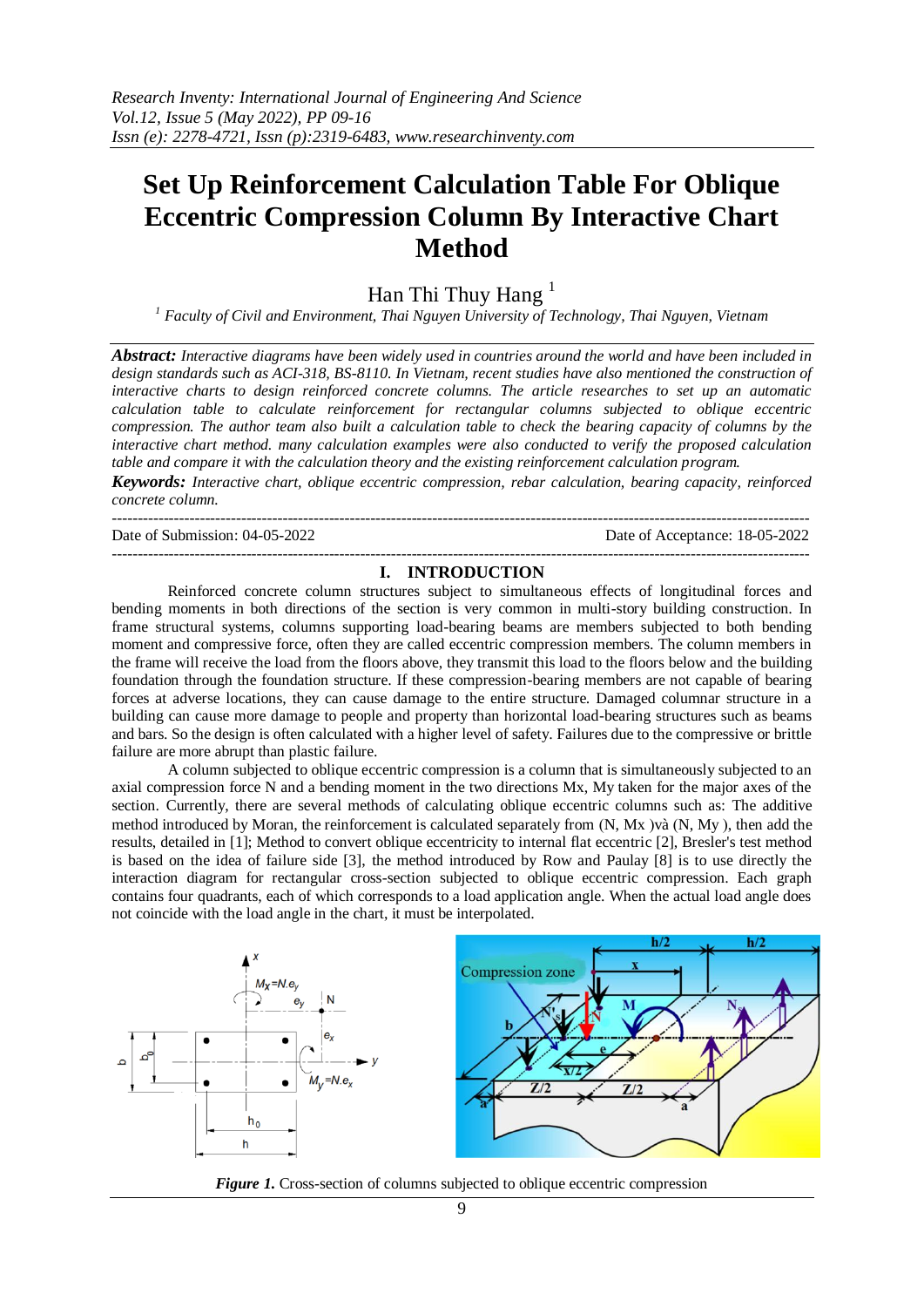The internal force to calculate the column subjected to oblique eccentric compression is taken from the result of the load combination, in which it is necessary to pay attention to the following triples of internal forces  $(N, M_x, M_y)$ :

 $+ N_{max}$  and  $M_x$ ,  $M_y$  respectively

 $+ M_{\text{ymax}}$  and N,  $M_x$  respectively

 $+ M_x$  and  $M_y$  great value and N respectively.

# **II. METHODOLOGY**

The research method is theoretical. That is to build a calculation table using Excel to calculate reinforcement for reinforced concrete columns with rectangular cross-section subjected to oblique eccentric compression according to the interactive chart method. Perform example calculations and tests with other software.

#### **2.1 Interactive chart surface**

With oblique eccentric compression, the bearing capacity is represented as interactive graph faces. It is a curved surface represented by the three Oxyz axes. The vertical axis Oz represents the compressive force value. The horizontal axes Ox and Oy represent moments  $M_x$ ,  $M_y$ . Each point on the graph plane is defined by three coordinates x, y, z and represents the corresponding internal forces.



*Figure 2.* 3D Interactive Diagram

The oblique eccentric moment is synthesized from the moments of the two X and Y directions and has the magnitude calculated by the formula:  $M_{\theta} = \sqrt[2]{(M_X)^2}$ 

Eccentric angle  $\theta = \arctan(M_Y/M_X)$ 

The method of plotting the space surface infers the factor of safety similar to the planar problem.

Each cross-section is subjected to eccentric compression with the size and arrangement of reinforcement defined, we will build a corresponding interaction chart face  $(N_z M_x M_y)$ . With the results of calculating internal forces from the structural diagrams, each eccentric compression member, at each crosssection will have the values  $N_{z(t)}$   $M_{x(t)}$ ,  $M_{y(t)}$ .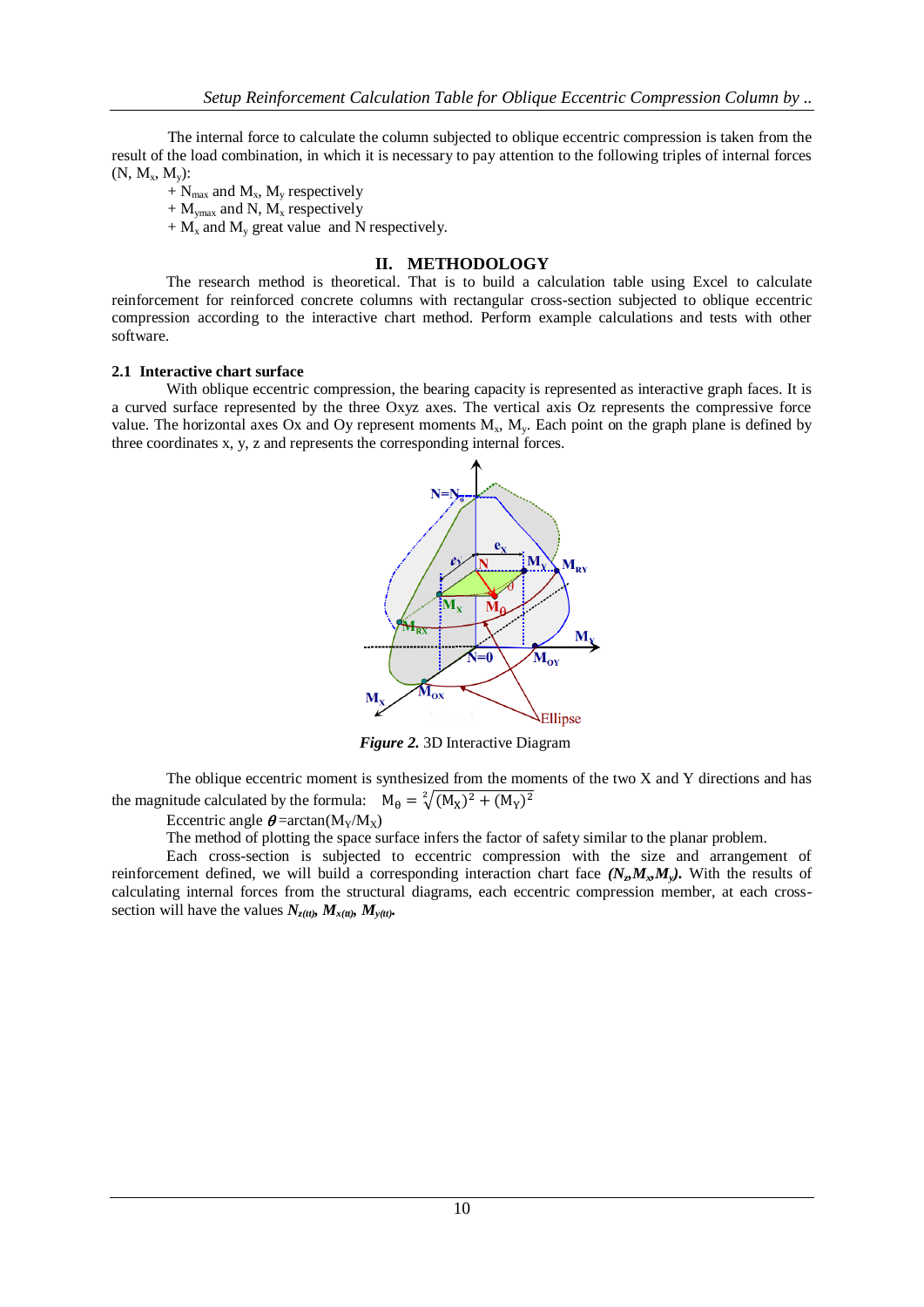

*Figure 3*. The family of interaction curves

To check the bearing capacity of the section, we will calculate  $N_z^* = N_{z(t)}, M_x^* = N_{z(t)}$  $N_{z(t)}$ *ne*<sub>0y</sub>. These are the moment values including longitudinal bending and random eccentricity.

If the point  $(N_z^*, M_x^*, M_y^*)$  lies in the surface of the interaction diagram  $(N_z, M_x, M_y)$  then that section is capable of bearing  $N_{z(t)}$ ,  $M_{x(t)}$ ,  $M_{y(t)}$  and reinforcement have been completely determined.

If they are not on the surface of the interaction chart  $(N_z, M_x, M_y)$ , we will change the reinforcement or the section, which will correspond to the new interaction surface  $(N_z, M_x, M_y)^*$ . And the calculation and testing end when we determine the interaction surface that ensures the point  $(N_z^*, M_x^*, M_y^*)$  lies in it.

#### **2.2** *Principles of building interactive charts according to current Vietnamese standards*

Assumptions: The compressive strength of concrete is conventionally defined as the compressive stress of concrete, equal to  $R_b$  and uniformly distributed over the compression zone of the section. Neglecting the behavior of tensile concrete, the flat section and reinforced concrete have the same strain at each position. The reinforcement is arranged evenly along the edges, the four corners of the column are all placed with steel.

$$
N_u = R_b bx - \sum \sigma_{si} A_{si} \tag{1}
$$

$$
M_{u} = N_{u} \eta e_{0} = R_{b} b x \left( \frac{h}{2} - \frac{x}{2} \right) + \sum \sigma_{si} A_{si} z_{si}
$$
 (2)

$$
\sigma_{si} = \frac{\sigma_{sc,u}}{1 - \frac{\omega}{1.1}} \left( \frac{\omega}{\xi_i} - 1 \right)
$$
 (3)

$$
\xi_i = \frac{x}{h_{0i}}\tag{4}
$$

In which:  $N_u$  - limiting compressive force,  $M_u$  - limiting moment in the plane containing side h,  $\eta$  coefficient taking into account the effect of longitudinal bending,  $R_b$  - calculated compressive strength of concrete.  $\sigma_{\text{scu}} = 500 \text{ (MPa)}$ ,  $\omega = -0.85$  - 0,008Rb,  $h_{0i}$  is the distance from the centroid of the ith steel layer to the compression edge, if  $\sigma_{si} < 0$  the i reinforcement layer is in compression, if  $\sigma_{si} > 0$  the i reinforcement layer is in tension.

Calculation principles: Let parameter x change from 0 to  $h_0$  step by step 0.1. $h_0$ .

For concrete: Calculate  $N_b = R_b b h_0 x$  and  $M_b = R_b b h_0^2 x (I - x)/2$  with  $x = x/h_0$ ,

For reinforcement in tension zone  $A_s$ : With the assumption that the tensile stress  $\sigma_s$  does not exceed  $R_s$ herefore, when x (small):  $\xi \leq \xi_R$  then  $\sigma_s = R_S$ : Big eccentricity

when x (large):  $\xi > \xi_R$  then  $\sigma_s < R_S$ : Small eccentricity until  $\sigma_s = 0$  then switch to compressed  $\sigma_s < \theta$  we can consider it a very small eccentric state (or little). When  $x=h_o$ :  $\xi = 1$ : the reinforcement reaches the maximum compressive value  $\sigma_s$  =  $\text{-}R_s$ *.* 

Compression zone types: When the compression zone limit line is on the top right point, the entire concrete is in tension, then it will fall into the case of eccentric tension. Thus, to ensure that the cross-section is subjected to eccentric compression, there are only 5 types of compression zones of concrete as shown below.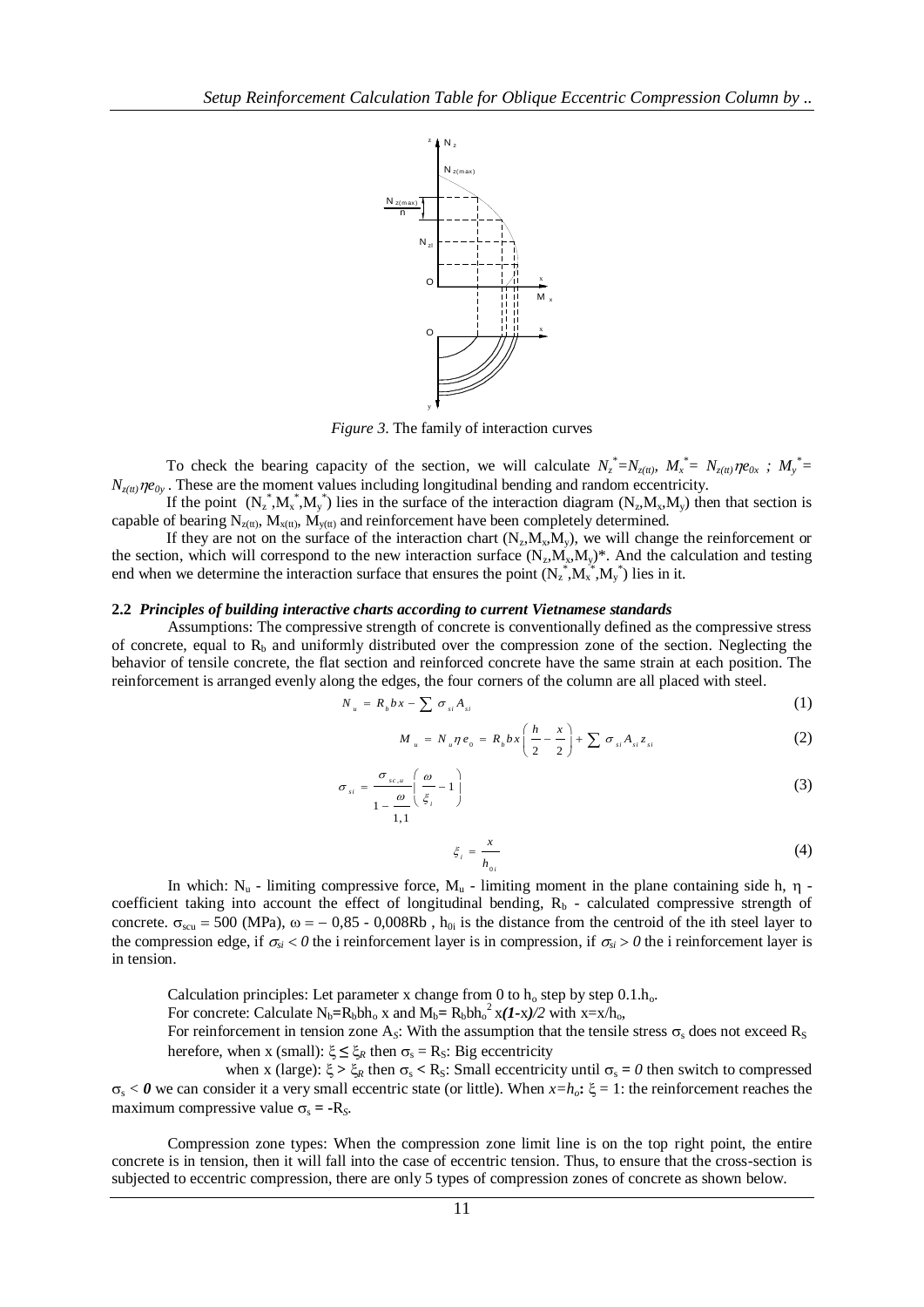

*Figure 4.* Types of compression zones

#### **2.3 Calculation of column reinforcement subjected to oblique eccentric compression**

The reinforcement is calculated based on the perimeter reinforcement. According to the allowed norm, we convert the reinforcement into a circumference with a total area of Ast. They are distributed according to the main bearing direction  $A_{S1}$  and according to the intermediate edge  $A_{S2}$ . When converting, the intermediate steel is increased by one and removed from the main bearing steel bar. It can be understood simply that the four corner plates of steel will work in the main bearing direction, but each bar only has  $\frac{3}{4}$  section and  $\frac{1}{4}$  is shared for the intermediate edge and then we have the reinforcement distributed according to the circumference  $(m<sup>2</sup>/m)$ . In this way, when calculating the eccentricity in one direction, we have considered the work of the reinforcement in the direction perpendicular to it. The oblique moment is calculated from the moment in each direction based on the ellipse.

## **III. RESEARCH RESULTS**

**3.1. Calculation by theoretical formula** For concrete columns B30 has size 400x400 mm, column height 3.9m,  $R_b = 17 \text{ MPa}$ ,  $R_{bt} = 1,2 \text{ MPa}$ ,  $E_b =$ 32,5.103 MPa; bar steel CII có:  $R_s = 280$  MPa,  $R_{sc} = 280$  MPa,  $E_s = 21.104$  MPa; The most dangerous pair of internal forces of the column  $N = 1601,36$  kN;  $My = 108,46$  (kNm);  $Mx = 94,907$  (kNm)

Calculation length*:*   $l_{ox} = l_{oy} = l.\psi = 3900.0, 7 = 2730 \text{ m m}$ 

Random eccentricity:

$$
e_{ax} = \max\left(\frac{1}{600}l; \frac{1}{30}b\right) = \max\left(\frac{3900}{600}; \frac{400}{30}\right) = 13,33\,(\text{m m})
$$

$$
e_{ay} = \max\left(\frac{1}{600}l; \frac{1}{30}h\right) = \max\left(\frac{3900}{600}; \frac{400}{30}\right) = 13,33\,(\text{m m})
$$

Thinness in two directions

$$
\lambda_x = \frac{l_{ox}}{i_x} = \frac{2310}{0,288.b} = \frac{2730}{0,288.400} = 23,70 < 28 \Rightarrow \eta_x = 1
$$
\n
$$
\lambda_y = \frac{l_{oy}}{i_y} = \frac{2310}{0,288.b} = \frac{2730}{0,288.600} = 23,70 < 28 \Rightarrow \eta_y = 1
$$

 $\Rightarrow$  Ignore the effect of longitudinal bending

Calculate the values

$$
M_{x1} = \eta_x M_x = 1.94,907 = 94,907 \text{ (kN m)}
$$
  
\n
$$
M_{y1} = \eta_y M_y = 1.108,46 = 108,46 \text{ (kN m)}
$$
  
\n
$$
\frac{M_{x1}}{C_x} = \frac{94,907}{0,40} = 237,27 \text{ (kN)}
$$
  
\n
$$
\frac{M_{y1}}{C_y} = \frac{108,46}{0,40} = 271,15 \text{ (kN)}
$$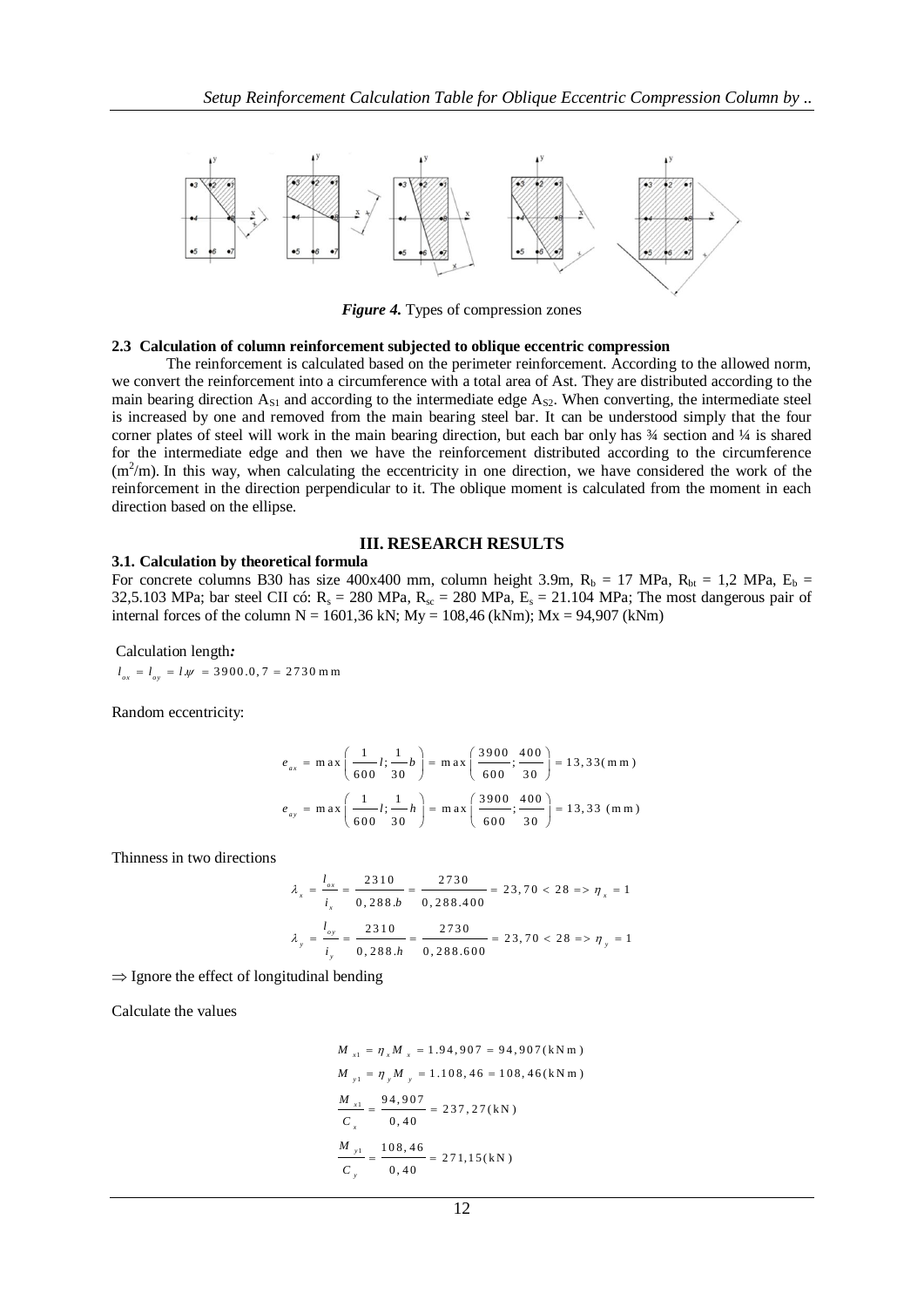Because  $\frac{m_{y1}}{m} > \frac{m_{x1}}{m_{y1}}$ *y x*  $M_{v1}$  *M C C*  $\frac{1}{s}$  should convert the calculation in the Y direction So  $h = C_y = 400$ (mm);  $b = C_x = 400$ (mm);  $M_1 = M_{y1} = 108,46$ (kNm);  $M_2 = M_{x1} = 94,907$ (KNm)

Assumption  $a=40$ (mm)

$$
h_0 = h - a = 400 - 40 = 360 \, (\text{m m})
$$
  
Z =  $h_0 - a = 360 - 40 = 320 \, (\text{m m})$ 

**Eccentricity** 

$$
e_a = e_{ay} + 0, 2e_{ax} = 13, 33 + 0, 2.13, 33 \approx 16
$$

$$
x_1 = \frac{N}{R_b b} = \frac{1601,36 \cdot 10^3}{17,400} = 235,49 \text{ (m m)} < h_0 = 360 \text{ (m m)}
$$
\n
$$
\Rightarrow m_0 = 1 - \frac{0,6 \cdot x_1}{h_0} = 1 - \frac{0,6.235,49}{360} = 0,608
$$
\n
$$
M = M_1 + m_0 \cdot M_2 \cdot \frac{h}{b} = 108,46 + 0,608.94,907 \cdot \frac{0.4}{0.4} = 166,163 \text{ (kN m)}
$$
\n
$$
e_1 = \frac{M}{N} = \frac{166,163 \cdot 10^6}{1601,36.10^3} = 103,76 \text{ (m m)}
$$

 $N = 1601, 36.10$ <br>  $e_0 = \max(e_1; e_a) = \max(103, 76; 16) = 103, 76$  $\max_{\theta_0} (e_1; e_a) = \max(105, 76; 16) = 105, 76$ <br>  $\sum_{n=0}^{\infty} (e_1; e_a) = 206, 28(\text{mm}) < x_1 = 235, 49(\text{mm})$  $e_0 = \max(e_1; e_a) = \max(103, 76; 16) = 103, 76$ <br>  $\zeta_R \cdot h_0 = 0,573.360 = 206,28(\text{mm}) < x_1 = 235$ <br>  $\zeta_R \cdot \frac{e_0}{h_0} = \frac{103.76}{h_0} = 0.259$ 

$$
\varepsilon_0 = \frac{e_0}{h} = \frac{103,76}{400} = 0,259
$$

The area of reinforcement is calculated as follows:

$$
A_{st} = \frac{\frac{\gamma_e N}{\varphi_e} - \gamma_b \cdot R_b \cdot b \cdot h}{R_{sc} - \gamma_b R_b} = \frac{\frac{1,837.1601,36 \cdot 10^3}{1} - 0,85 \cdot 17.400.400}{280 - 0,85.17} = 2371,30 \text{ m m}^2
$$
  

$$
\mu = \frac{A_{st}}{bh} = \frac{2371,30}{400.400} \cdot 100\% = 1,48\% < 4\%
$$

#### **3.2 Calculation program for column reinforcement subjected to oblique eccentric compression**

The program is programmed to automatically design  $A<sub>S</sub>$  reinforcement for columns subjected to oblique eccentric compression. It allows the user to check any cross-section, or adjust the size as desired. The authors have checked most of the examples in Professor Nguyen Dinh Cong's textbook, showing that the solutions are satisfied with  $k_{at} \approx 1,1$ , (because the reinforcement is always chosen to be larger than the calculated reinforcement). Therefore, it is proposed to choose h x b and A<sub>S</sub> such that ( $k_{at}=1 \div 1,2$ ).

There are a total of 11 numbers that need to be entered (in red). Other parameters are automatically calculated by the program. The user will adjust the number and diameter of reinforcement so that the safety factor kat  $=1\div 1,2$  is reasonable. The output of the program includes the number of reinforcement bars arranged in the section and interactive charts.

The program interface, data input and output calculation results of reinforcement are as follows: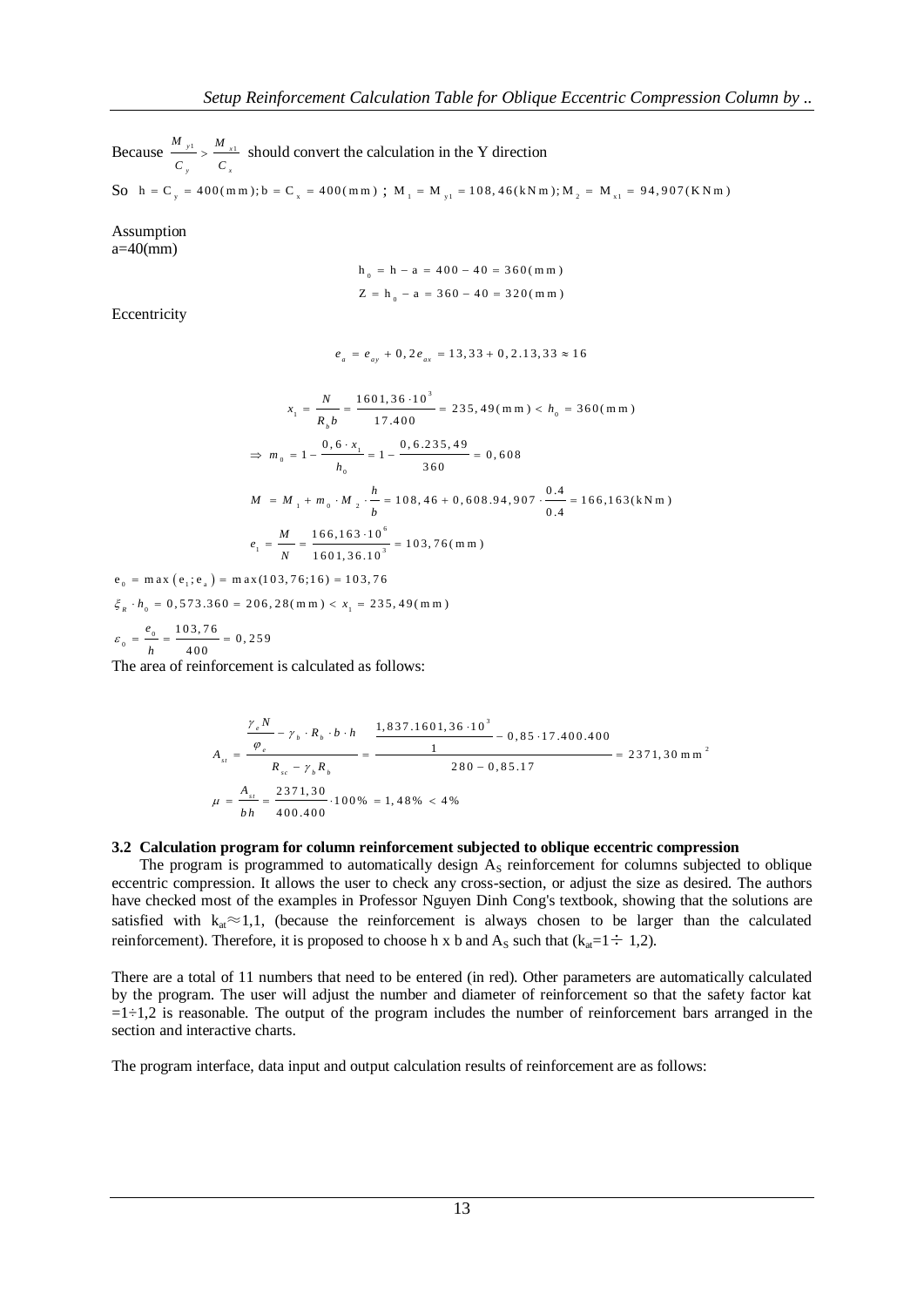

*Figure 5.* Program interfaces calculation results of reinforcement

# **3.3 Program to test the bearing capacity of columns by interactive chart method**

It is very good to build a computer program to draw interactive curves used to test the bearing capacity of reinforced concrete members subjected to oblique eccentric compression. It helps the user to get the job done quickly and accurately. To be able to use the interactive chart surface, we must build a family of curves that are the cross-sections of the interactive chart surface. Here, the family of curves is constructed as cross-sections of the interactive chart plane.

The user enters the parameters of strength level, steel group, internal force of the column, and the amount of reinforcement placed in the section. The program will automatically calculate whether the position has enough bearing capacity.

This is the interface of the program to test the bearing capacity of reinforced concrete columns.



*Figure 6.* Program interfaces test the bearing capacity of reinforced concrete columns

# **3.4 Evaluate the results of the proposed calculation table**

Take a look at some examples. Calculation by 3 programs with the same input data. It is the proposed calculation table, the RDW program has been licensed and calculated using the theoretical formula. From the comparison table of reinforcement calculation results, we can see that the calculation according to the new calculation table proposed for the reinforcement value is larger and close to that calculated by the theoretical formula (see the column of percentage comparison between reinforcement calculated according to the proposed program and the theoretical formula). At the same time, the calculation of reinforcement using the proposed new calculation table is smaller than that in RDW (see the percentage column in the table comparing reinforcement calculated by RDW and calculated by theory).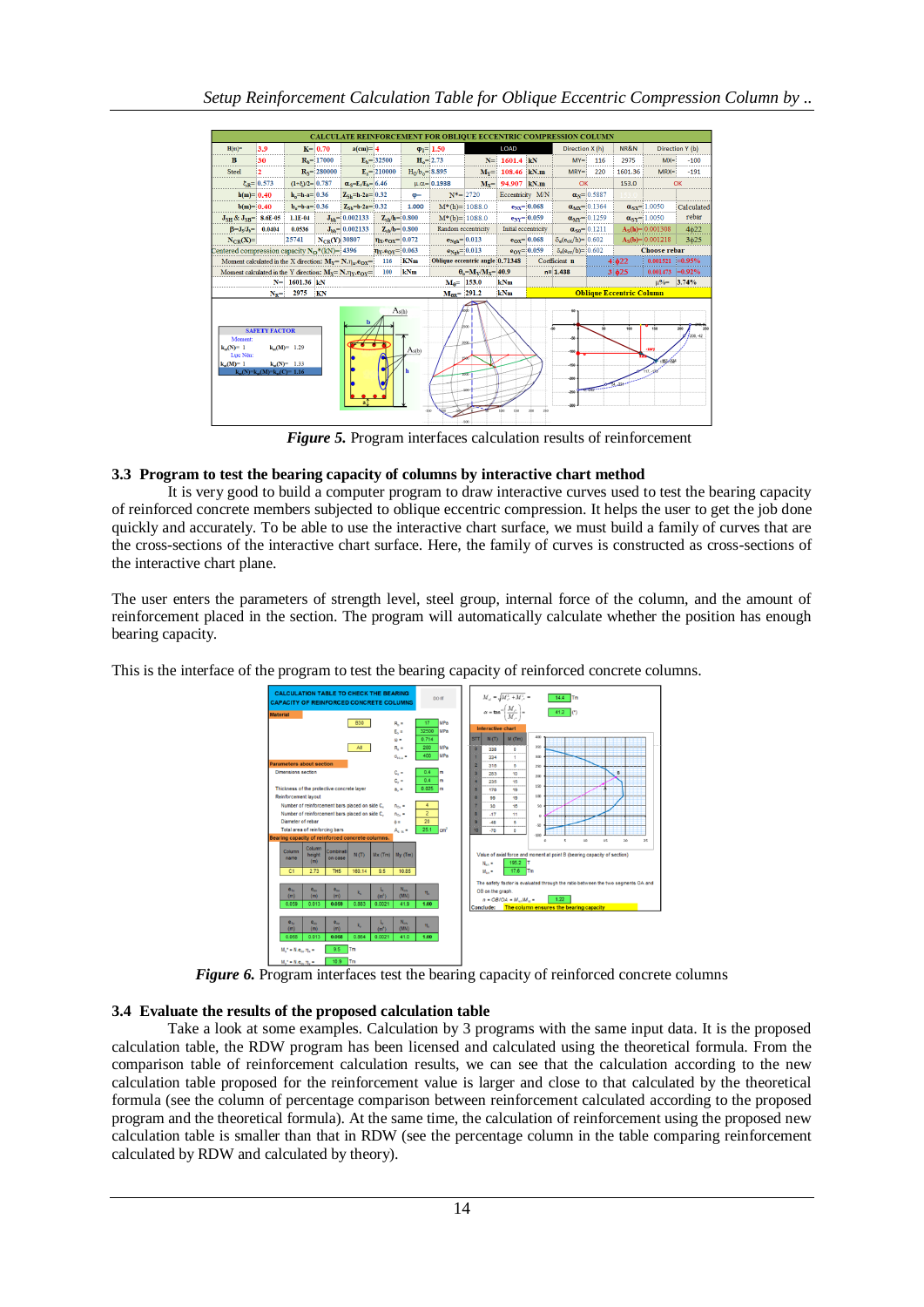| Numerical<br>order | <b>Tube 1.</b> Comparison of remforement values when calculating by time programs<br>Proposed calculation table |       | <b>RDW</b> |        | The theoretical<br>formula |
|--------------------|-----------------------------------------------------------------------------------------------------------------|-------|------------|--------|----------------------------|
|                    | Ast                                                                                                             | $\%$  | Ast        | $\%$   | Ast                        |
| $\mathbf{1}$       | 26.1                                                                                                            | 10.08 | 27.5       | 16.0   | 23.71                      |
| $\mathfrak{2}$     | 35.2                                                                                                            | 6.02  | 36         | 8.4    | 33.2                       |
| 3                  | 50.3                                                                                                            | 5.23  | 51.5       | 7.7    | 47.8                       |
| $\overline{4}$     | 15.4                                                                                                            | 9.22  | 16         | 13.5   | 14.1                       |
| 5                  | 18.5                                                                                                            | 8.82  | 19         | 11.8   | 17                         |
| 6                  | 20.4                                                                                                            | 7.37  | 21.7       | 14.2   | 19                         |
| 7                  | 7.8                                                                                                             | 8.33  | 7          | $-2.8$ | $7.2\,$                    |
| $\,8\,$            | 52.3                                                                                                            | 6.52  | 52.1       | 6.1    | 49.1                       |
| 9                  | 16.4                                                                                                            | 9.33  | 17         | 13.3   | 15                         |
| 10                 | 66.2                                                                                                            | 2.95  | 68.1       | 5.9    | 64.3                       |
| 11                 | 10.3                                                                                                            | 0.98  | 9.8        | $-3.9$ | 10.2                       |
| 12                 | 12.7                                                                                                            | 0.79  | 12         | $-4.8$ | 12.6                       |
| 13                 | 44.5                                                                                                            | 5.70  | 44.7       | 6.2    | 42.1                       |
| 14                 | 40.8                                                                                                            | 11.78 | 41         | 12.3   | 36.5                       |
| 15                 | 35.8                                                                                                            | 6.23  | 36         | 6.8    | 33.7                       |

*Table 1.* Comparison of reinforcement values when calculating by three programs

## **IV. CONCLUSION**

The results of calculating reinforcement for columns subjected to oblique eccentric compression using the RDW program give results that are too safety-biased compared with those calculated by the theoretical formula in the standard. The article presented the construction of a program to test the bearing capacity of columns by the interactive chart method. At the same time, a program to calculate reinforcement for columns subjected to oblique eccentric compression was built. Calculation results have been verified through many examples, typically some of the examples above. During the implementation of the reinforcement calculation program, it is necessary to select the reinforcement options so that the safety factor reaching from 1.0 to 1.2 is the most reasonable. The program to draw the cross-sectional curve of the interactive chart according to  $N_z$ gives quick results and is very convenient for testing the oblique eccentric compression resistance of a given reinforcement layout section.

#### **Conflict of interest**

There is no conflict to disclose.

#### **ACKNOWLEDGEMENT**

This work was supported by Thai Nguyen University of Technology, Vietnam.

#### **REFERENCES**

- [1]. D. C. Weber. 1966. "Ultimate Strength Design Charts for Columns with Biaxial Bending" Journal ACI, Vol 63. No. 11, pp. 1205- 1230.
- [2]. D.G. Row and T. Paulay. "Biaxial Flexure and Axial Load Interaction in Short Rectangular Reinforced Concrete Columns", Bulletin of the New Zealand Society for Earthquake Engineering. Vol. 6, No. 3, September 1973, pp. 110-121
- [3]. Nguyen Dinh Cong (2015), Calculation and practice of reinforced concrete structures according to standard TCXDVN 356 2005, Construction publishing house (Hanoi).
- [4]. Nguyen Thi Ngoc Loan (2016), Calculation of columns subjected to oblique eccentric compression by approximate method, combined with interactive charts according to TCVN 5574 - 2012, Journal of Construction Science - No. 3/2016.
- [5]. TCVN 5574 2018 (2018), Design standards for reinforced concrete structures, Construction Publishing House (Hanoi).